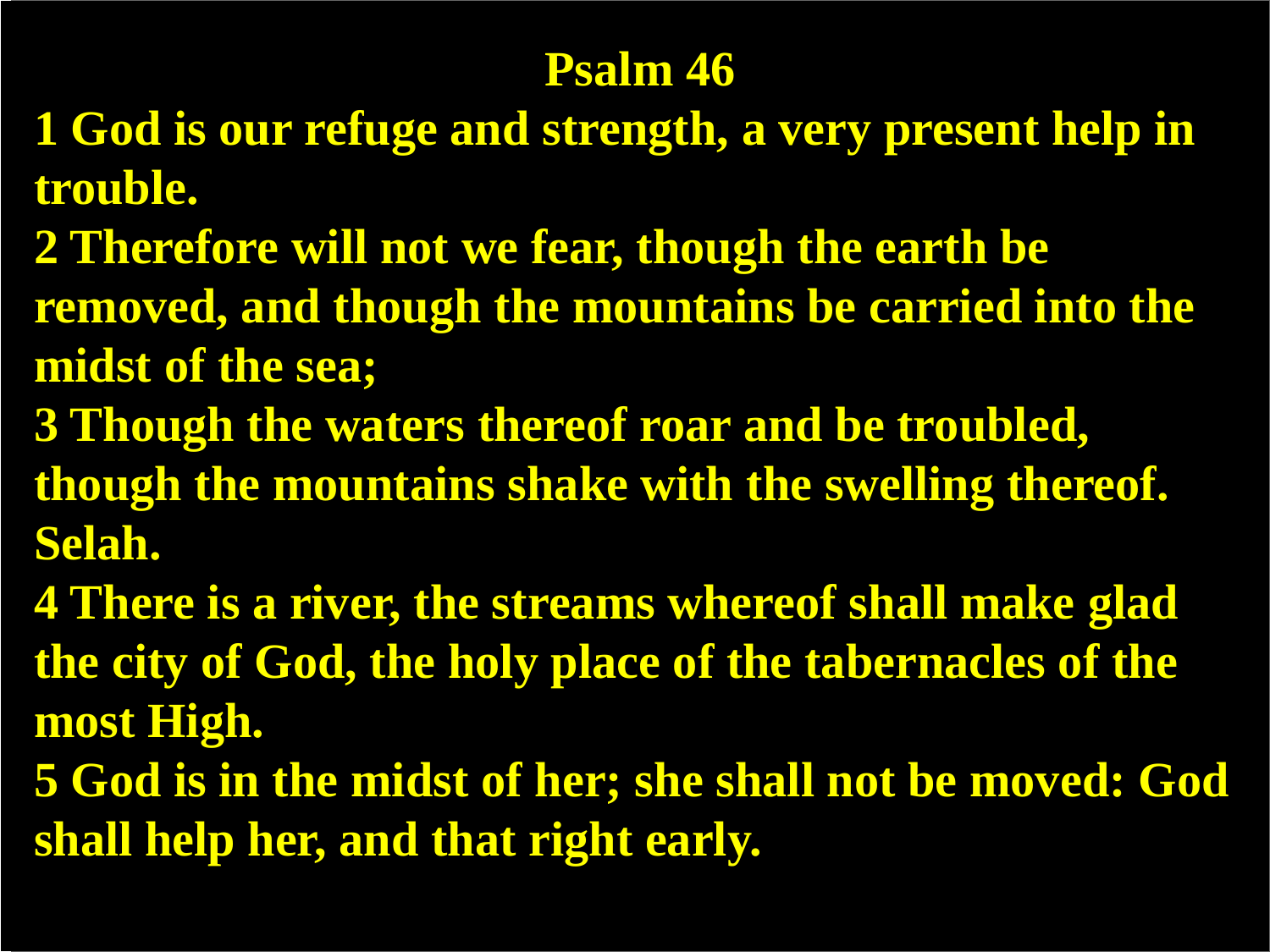#### **Psalm 46 - continued**

- **6 The heathen raged, the kingdoms were moved: he uttered his voice, the earth melted.**
- **7 The LORD of hosts is with us; the God of Jacob is our refuge. Selah.**
- **8 Come, behold the works of the LORD, what desolations he hath made in the earth.**
- **9 He maketh wars to cease unto the end of the earth; he breaketh the bow, and cutteth the spear in sunder; he burneth the chariot in the fire.**
- **10 Be still, and know that I am God: I will be exalted among the heathen, I will be exalted in the earth. 11 The LORD of hosts is with us; the God of Jacob is our refuge. Selah.**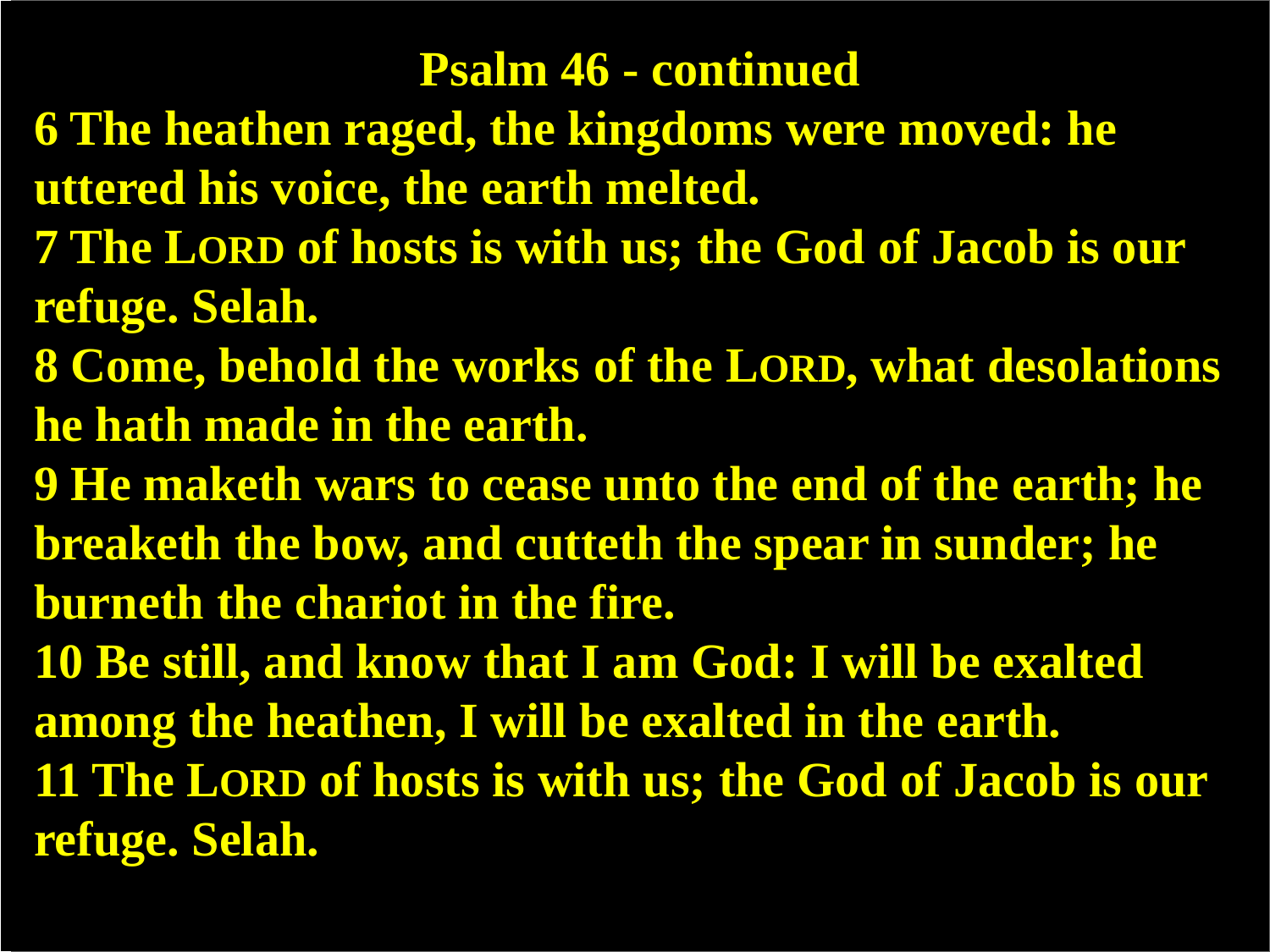



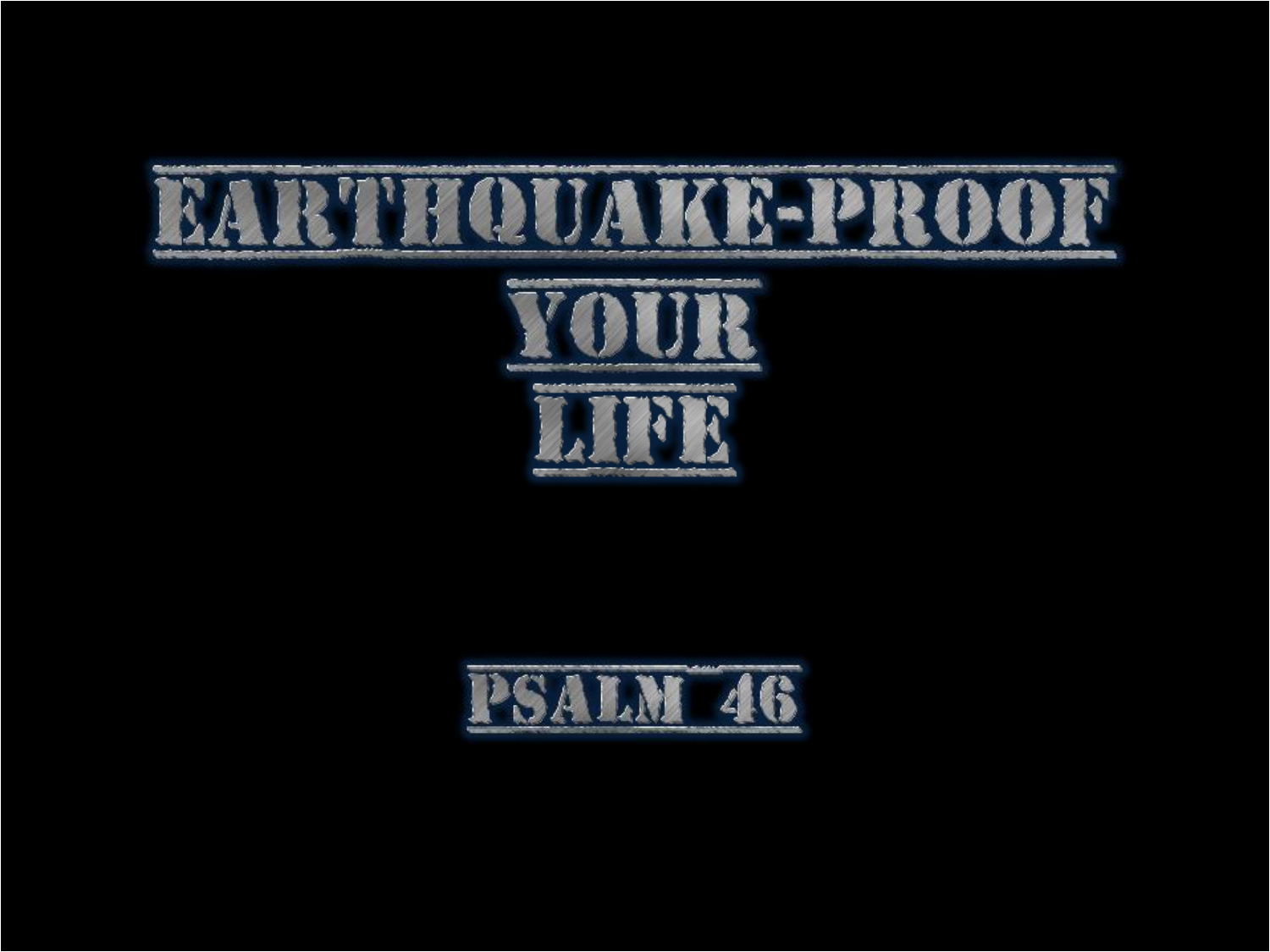**A. God appears at the beginning of the Psalm 1. Without God there is no beginning Genesis 1:1 In the beginning God created the heaven and the earth. 2. This is the God who loves you 1 John 4:9 In this was manifested the love of God toward us, because that God sent his only begotten Son into the world, that we might live through him. I. God's Presence (v 1)**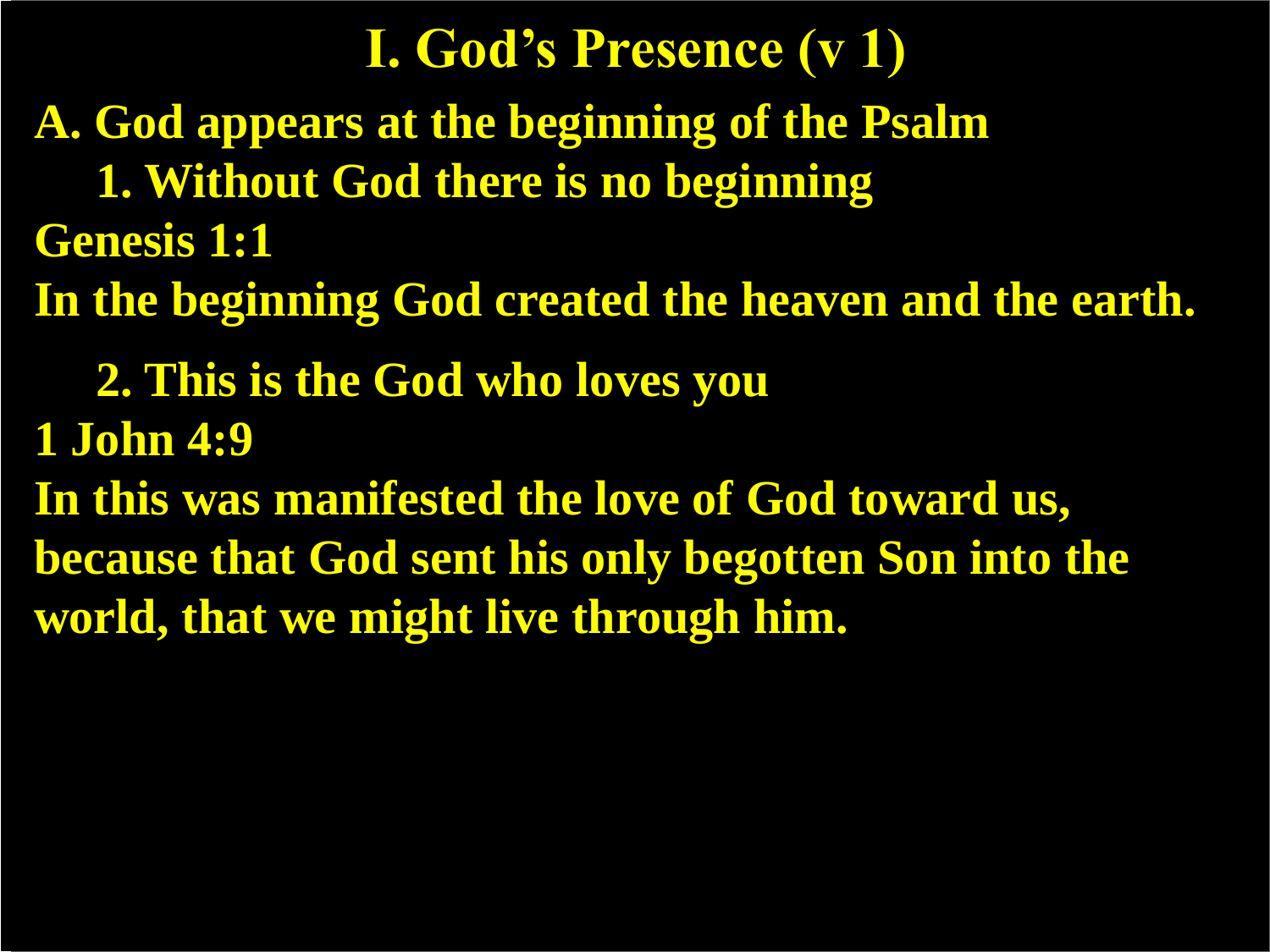**A. God appears at the beginning of the Psalm - continued**

 **3. Not some impersonal supreme being Exodus 33:19**

**And he said, I will make all my goodness pass before thee, and I will proclaim the name of the LORD before thee; and will be gracious to whom I will be gracious, and will shew mercy on whom I will shew mercy.**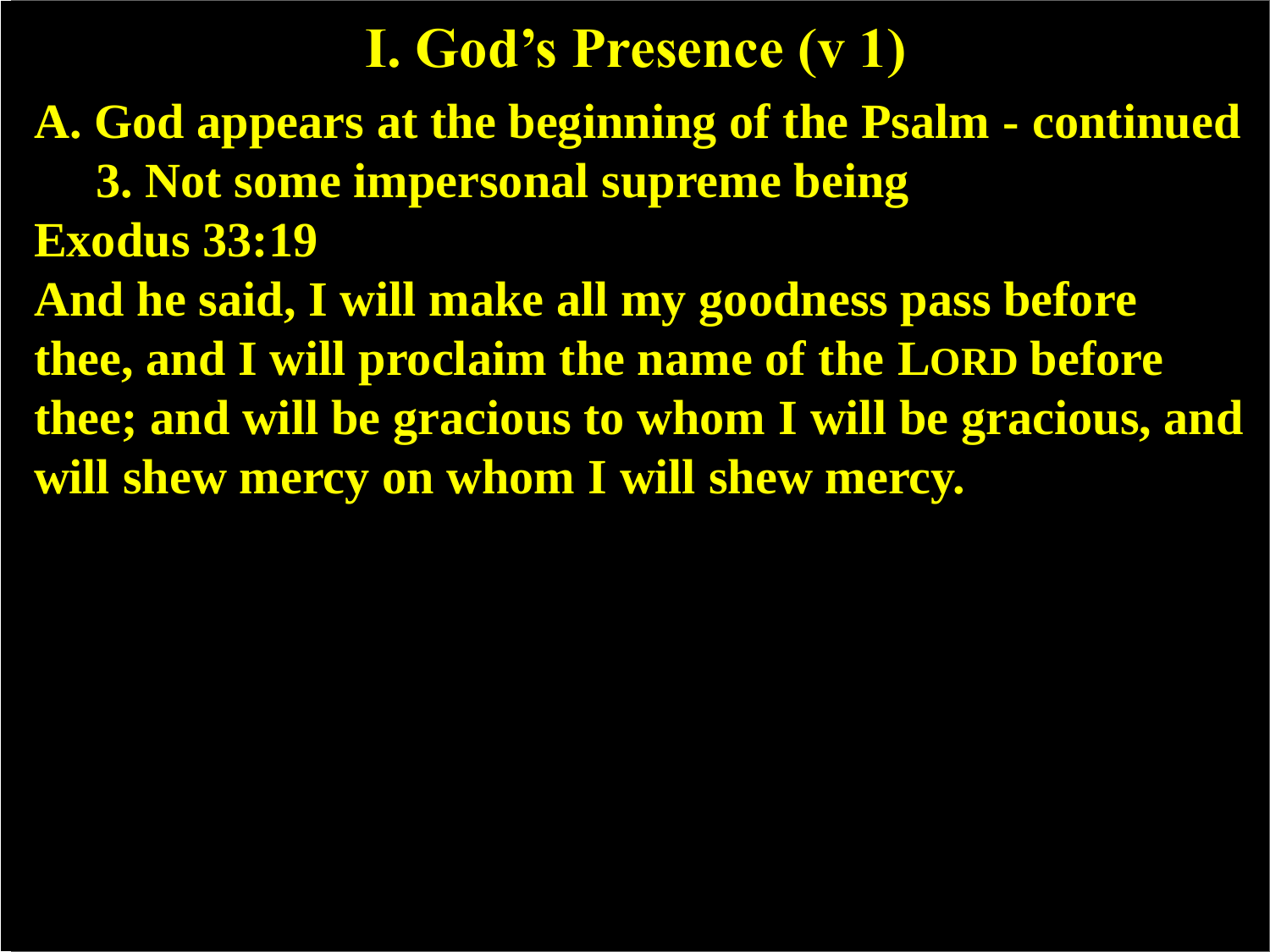**B. The secret of peace is a personal relationship with God**

- **1. "God is our refuge"**
- **2. "The Lord is my shepherd"**
- **3. "For he is our peace**

**Psalm 62:7-8**

**7 In God is my salvation and my glory: the rock of my strength, and my refuge, is in God.**

**8 Trust in him at all times; ye people, pour out your heart before him: God is a refuge for us. Selah.**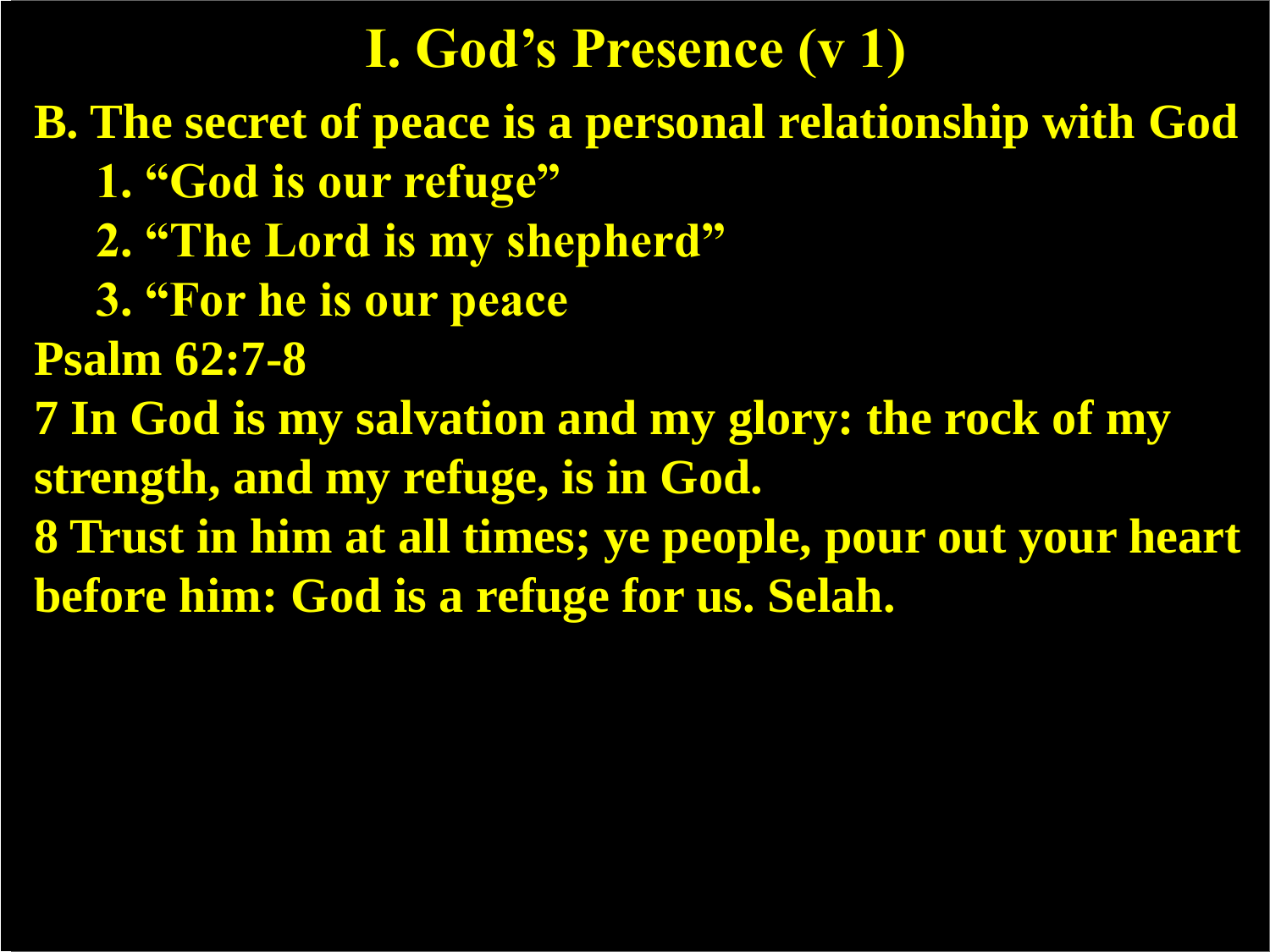**C. "Our refuge"**

 **1. We hide in God when storms come**

**Proverbs 18:10**

**The name of the Lord is a strong tower: the righteous runneth into it, and is safe.**

 **2. We are safe with Him when our world is shaking Psalm 4:8 I will both lay me down in peace, and sleep: for thou, Lord, only makest me dwell in safety.**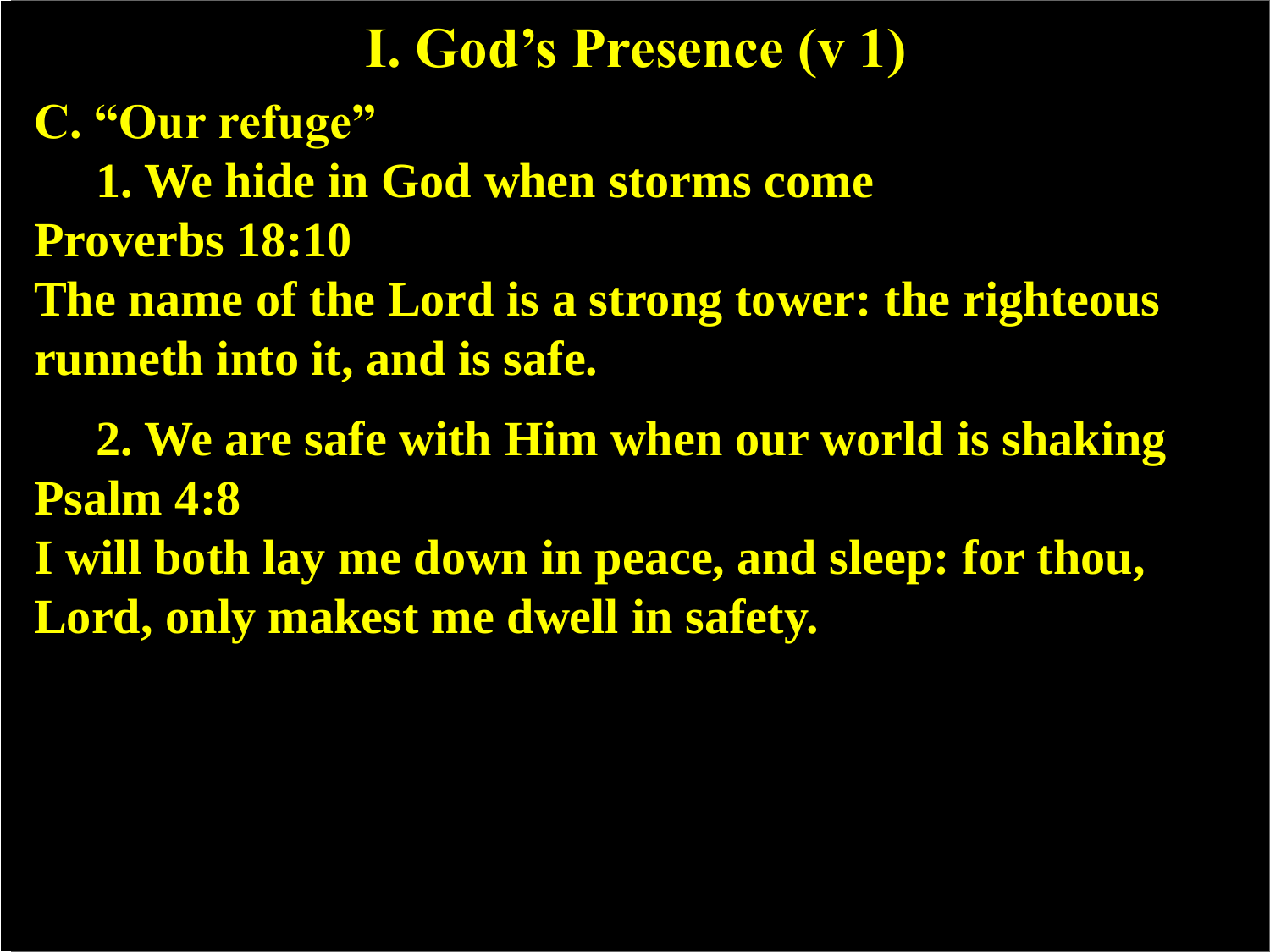**D. "Our strength"**

 **1. God gives strength to those who are weak**

**2 Corinthians 12:10**

**Therefore I take pleasure in infirmities, in reproaches, in necessities, in persecutions, in distresses for Christ's sake: for when I am weak, then am I strong.**

 **2. Waiting on the Lord renews our strength Isaiah 40:31 But they that wait upon the LORD shall renew their strength; they shall mount up with wings as eagles; they shall run, and not be weary; and they shall walk, and not faint.**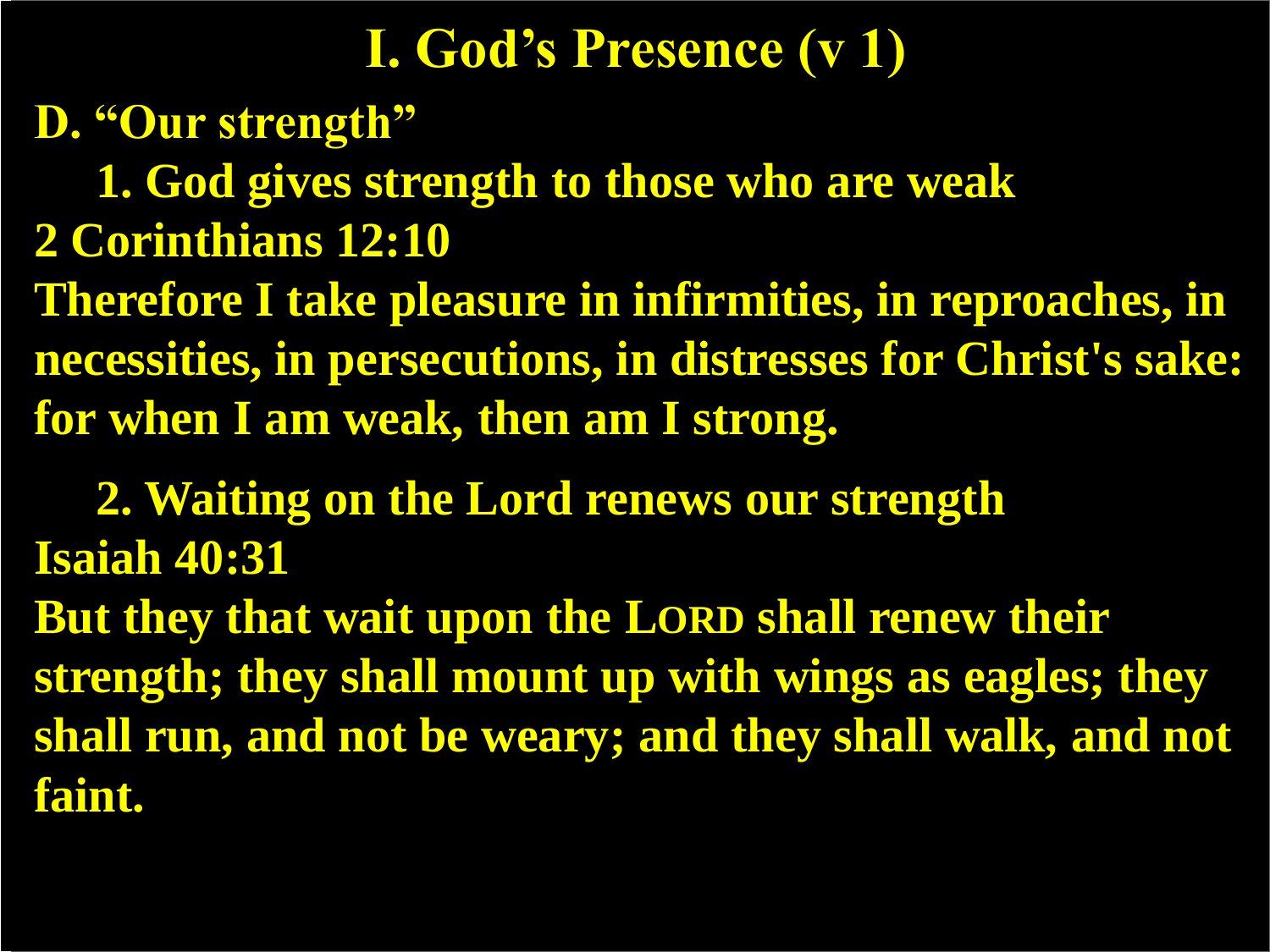**E. "A very present help in trouble" 1. Our Lord is always with us Psalm 139:7-10 7 Whither shall I go from thy spirit? or whither shall I flee from thy presence? 8 If I ascend up into heaven, thou art there: if I make my bed in hell, behold, thou art there. 9 If I take the wings of the morning, and dwell in the uttermost parts of the sea; 10 Even there shall thy hand lead me, and thy right hand shall hold me. I. God's Presence (v 1)**

 **2. He is greater than any trouble we face**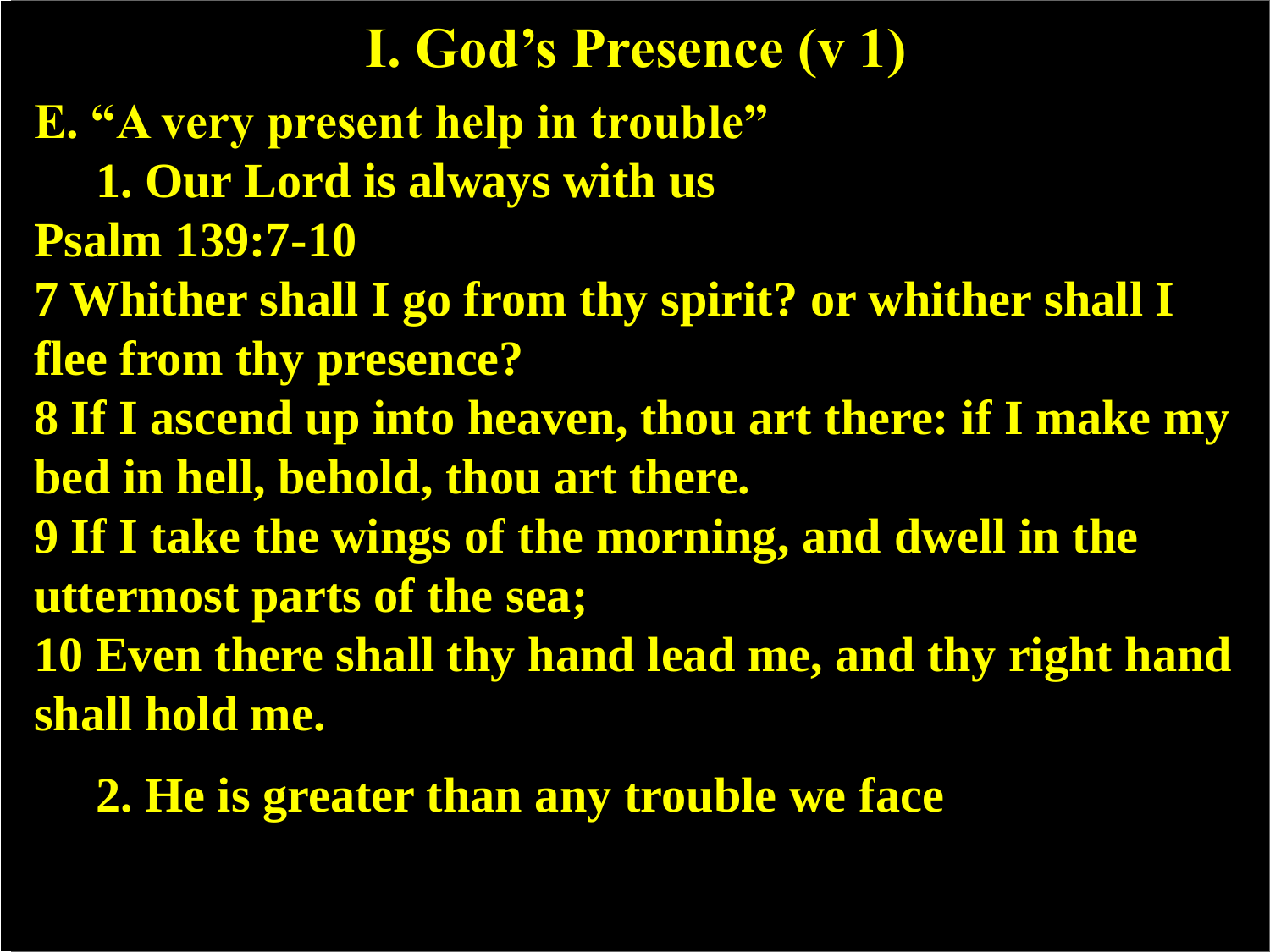**A. "Therefore we will not fear" Isaiah 41:13 For I the Lord thy God will hold thy right hand, saying unto thee, Fear not; I will help thee. II. God's Peace (vv 2-7)**

**B. The extent of the psalmist's fearlessness (vv 2-3) 1. No fear though the earth be removed 2. No fear though the mountains fall into the sea 3. No fear though waves rage on the seas 4. No fear though earthquakes shake the mountains**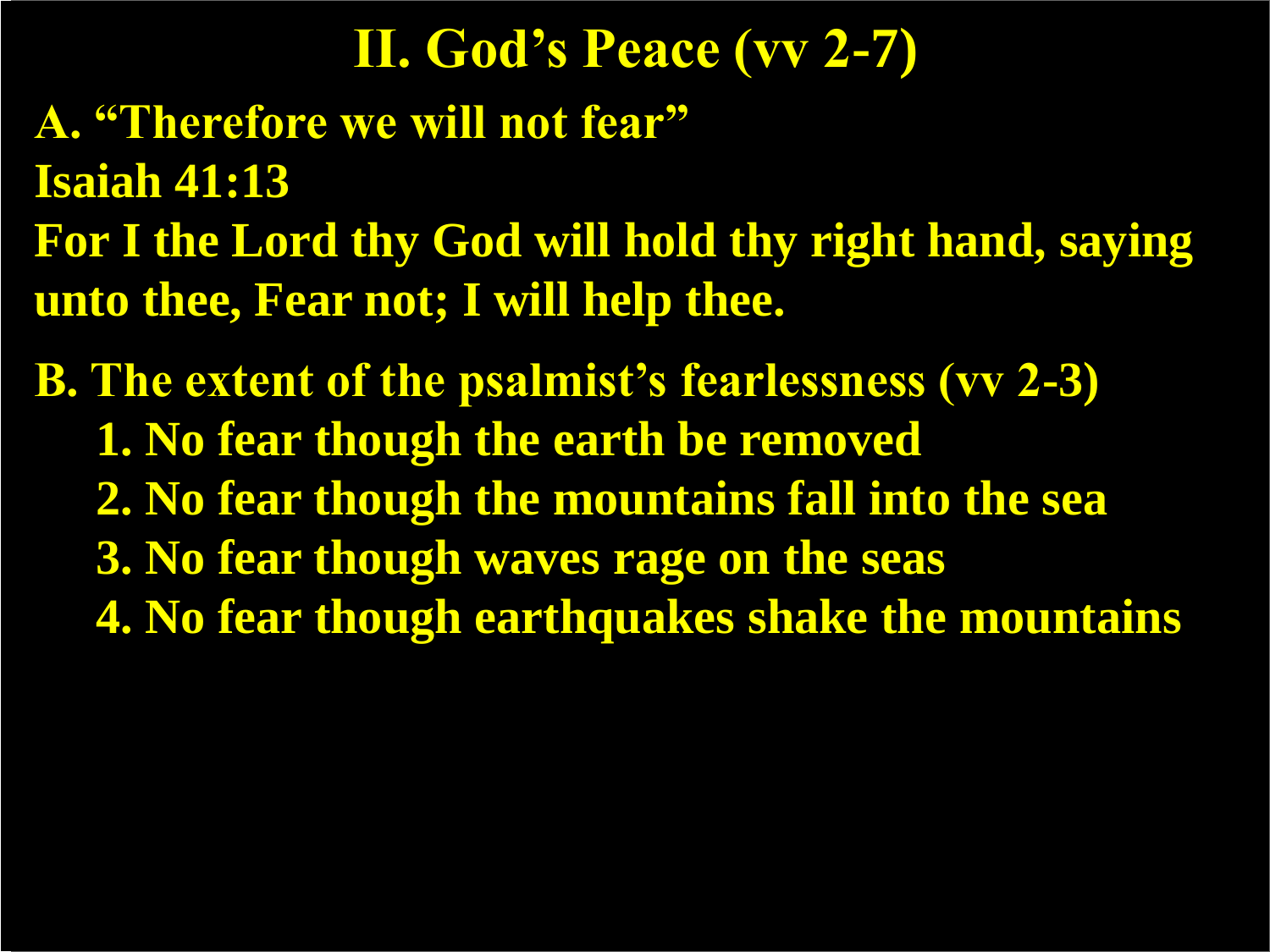### **II. God's Peace (vv 2-7)**

- **C. Peace multiplies here as we look toward heaven (vv 4-6)**
	- **1. The river of life is heaven**
	- **2. The city of God is there**
	- **3. No enemies there**
	- **4. Jesus is preparing places there**
- **John 14:1-3**
- **1 Let not your heart be troubled: ye believe in God, believe also in me.**
- **2 In my Father's house are many mansions: if it were not so, I would have told you. I go to prepare a place for you. 3 And if I go and prepare a place for you, I will come again, and receive you unto myself; that where I am, there ye may be also.**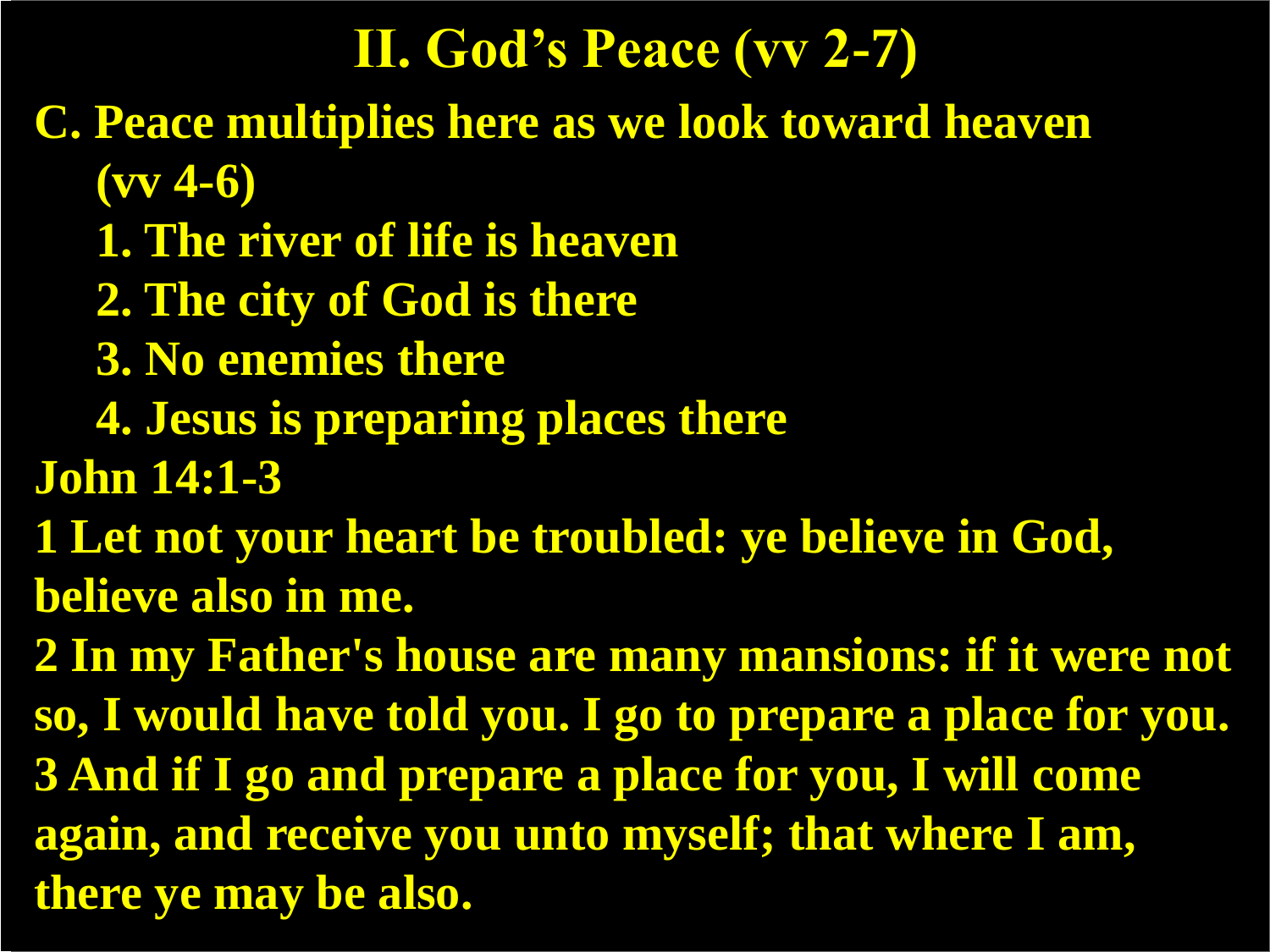**D. Meanwhile, the Lord of hosts is with us (v 7) 2 Chronicles 32:8 With him is an arm of flesh; but with us is the Lord our God to help us, and to fight our battles. And the people rested themselves upon the words of Hezekiah king of Judah. II. God's Peace (vv 2-7)**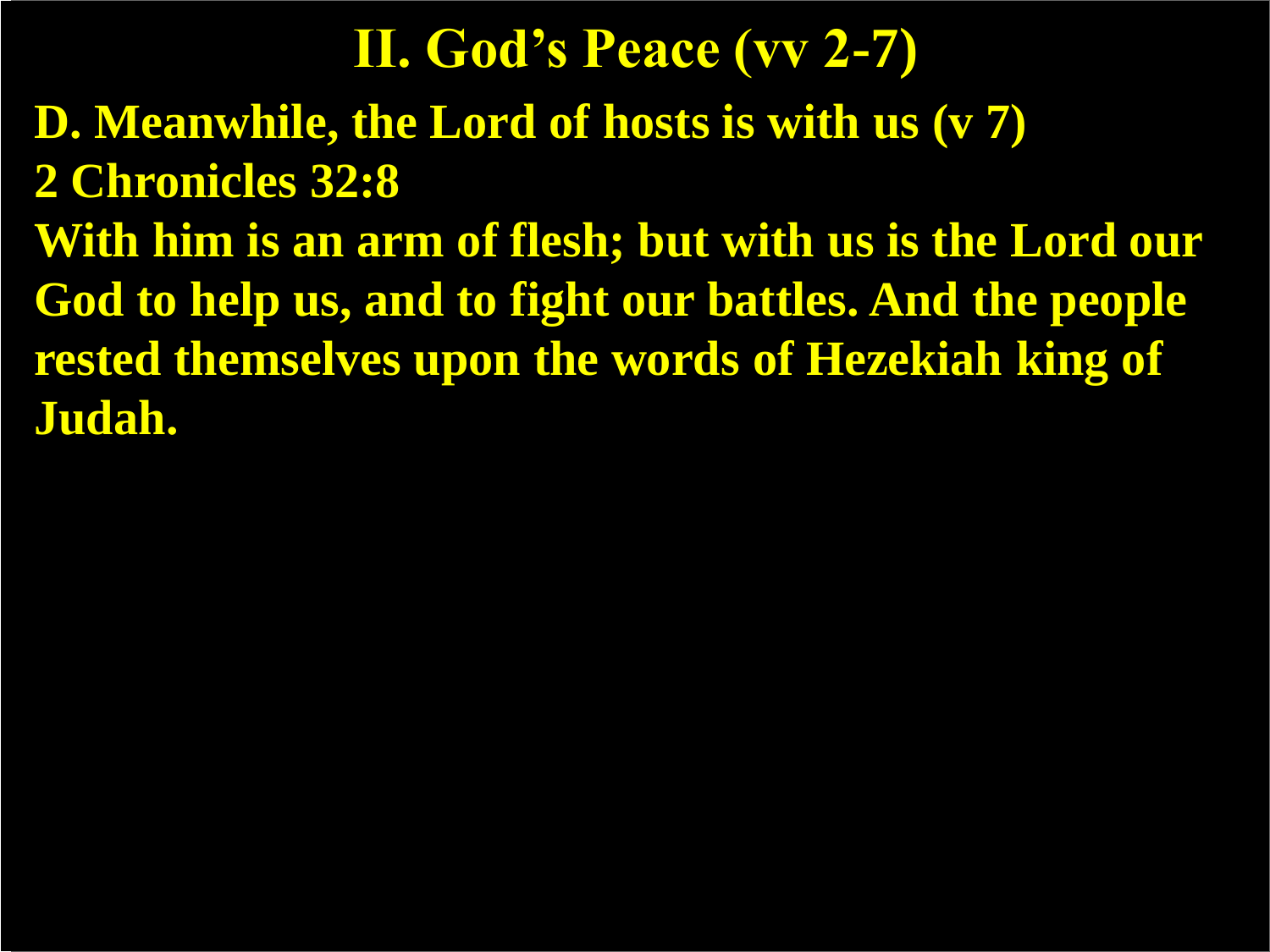**A. God is at work when our world is shaking (v 8) Romans 8:28 And we know that all things work together for good to them that love God, to them who are the called according to his purpose. III. God's Promises (vv 8-11)**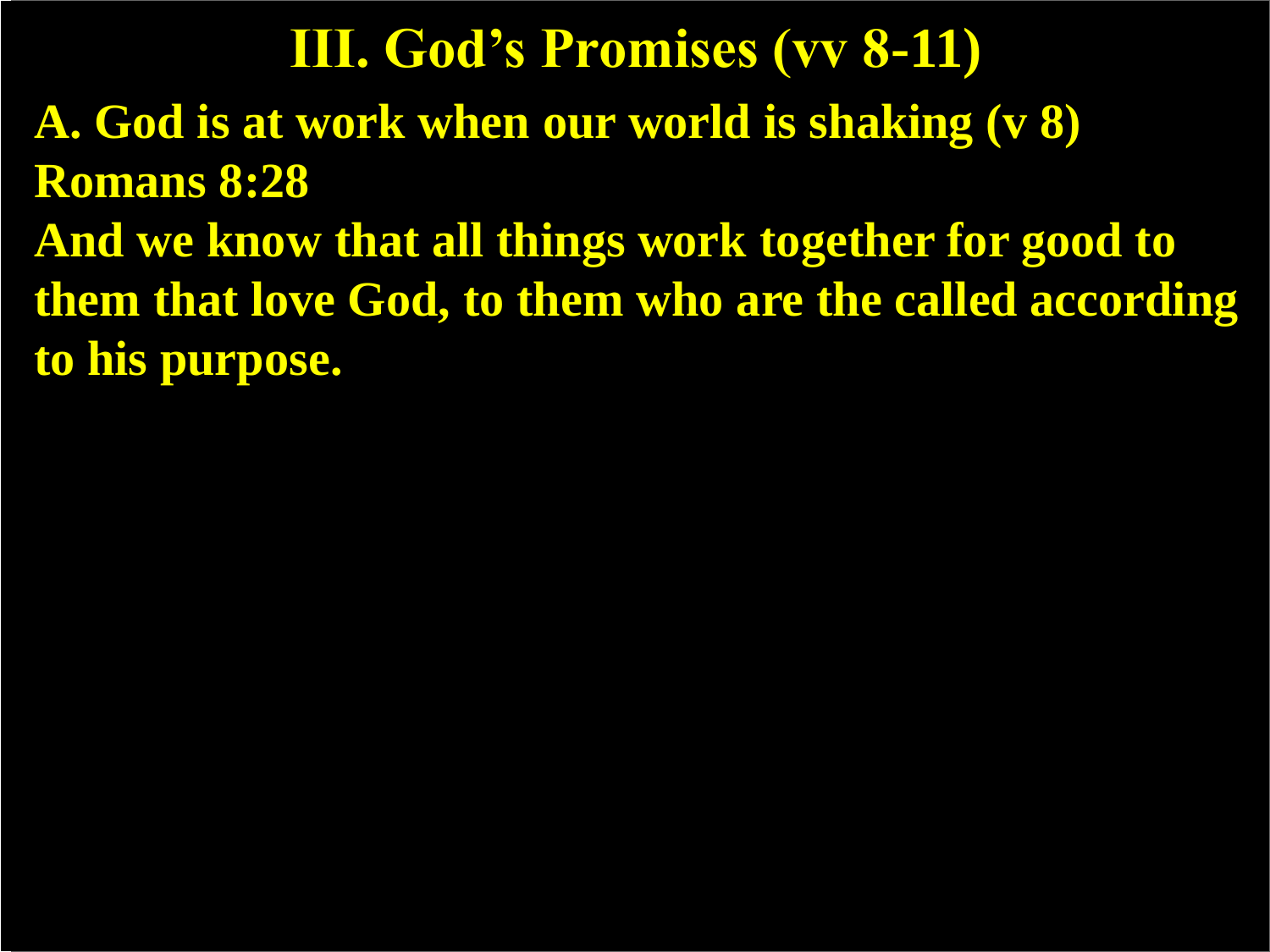# **B. God makes wars cease (v 9) 1. He makes weapons worthless Isaiah 54:17 No weapon that is formed against thee shall prosper; and every tongue that shall rise against thee in judgment thou shalt condemn. This is the heritage of the servants of the Lord, and their righteousness is of me, saith the Lord. 2. "The destroyers He destroys" – Charles Spurgeon III. God's Promises (vv 8-11)**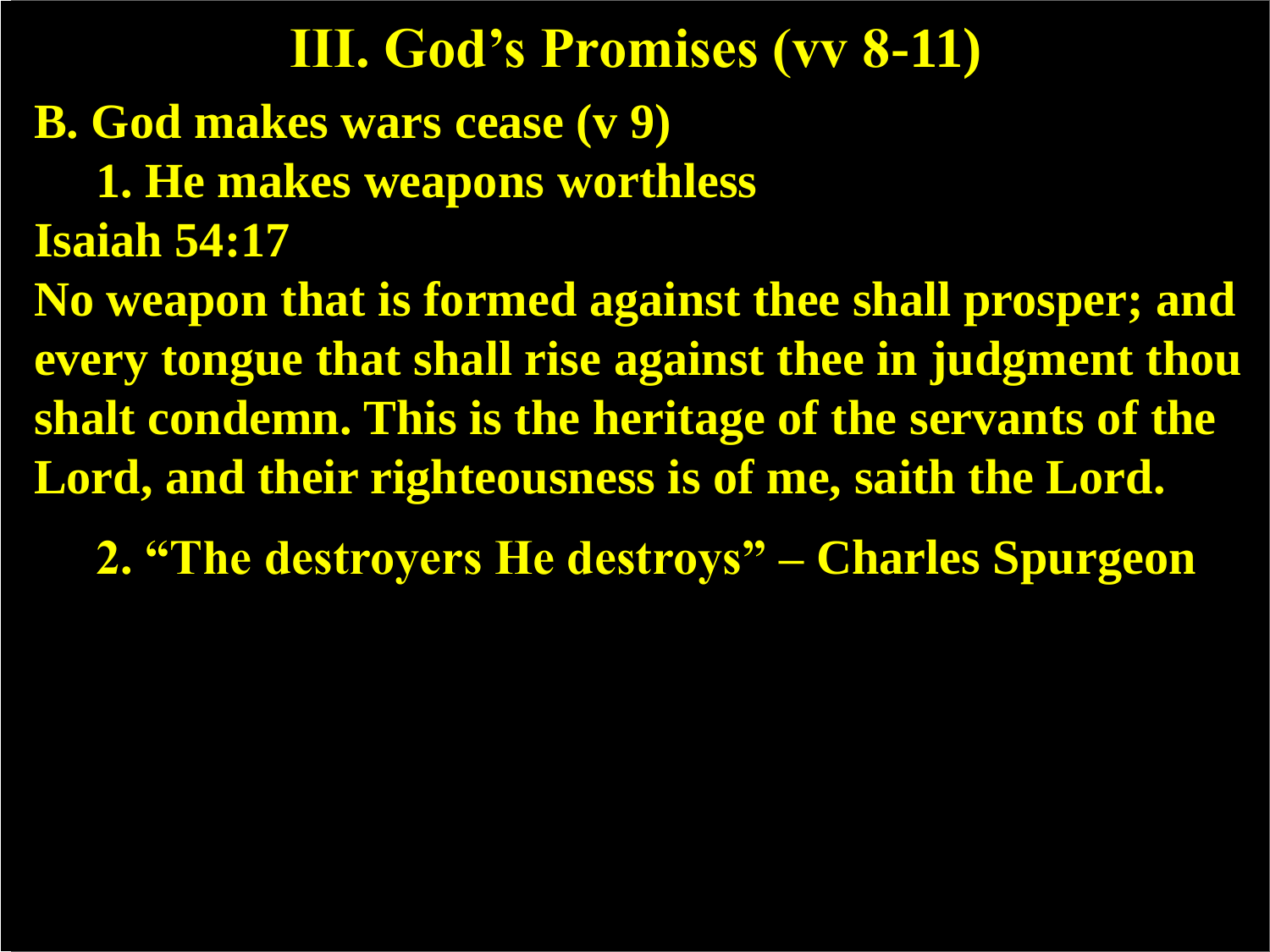**C. We can be still and leave the future with God (vv 10-11) 1. He has saved us through faith in Christ Romans 5:1 Therefore being justified by faith, we have peace with God through our Lord Jesus Christ: III. God's Promises (vv 8-11)**

 **2. He will keep us by faith in Christ Isaiah 26:3 Thou wilt keep him in perfect peace, whose mind is stayed on thee: because he trusteth in thee.**